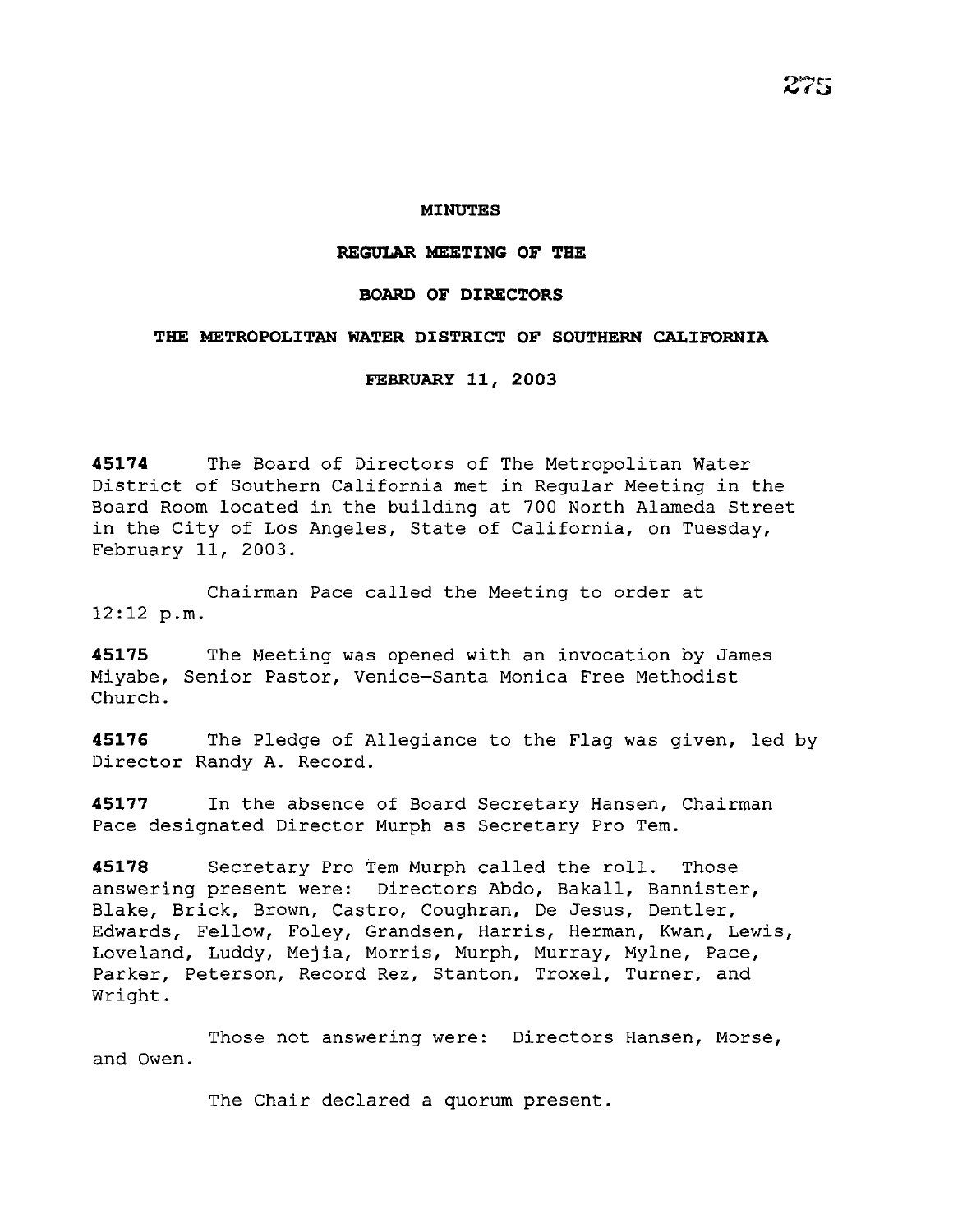**45179** At 12:15 p.m., the Chair called a public hearing to receive comments on the proposed standby charge for Podrasky Ohlson annexation to San Diego County Water Authority.

No member of the public responded; and after tabulation of the ballots was completed, and with no protests filed, the Chair closed the public hearing at 12:16 p.m.

**45180** Chairman Pace introduced Greg Zlotnick, board member of Santa Clara Water District and the Association of California Water Agencies (ACWA), chair of ACWA's Water Management Committee, and a member of ACWA's Federal Affairs Committee.

**45181** Director Kwan introduced her guests from the Chinese Chamber of Commerce and Chinatown's queen and a member of her royal court in celebration of the Chinese New Year.

Director Kwan withdrew from the Meeting at 12:23 p.m.

**45182** Chairman Pace invited members of the public to address the Board on matters within the Board's jurisdiction.

Matt Stone of the Municipal Water District of Orange County (MWDOC) stated his agency endorses this year's rate structure proposal for 2004. He applauded Metropolitan for its new structure. One of the primary things that MWDOC supported is the cost of service basis and the unbundling into different components of service. However, he cautioned Metropolitan to look ahead when sales flatten out with weather changes, increase in interest rates, etc.

Chairman Pace announced that he would receive comments from the public on the matter of fluoridating the water at the time the item comes up for discussion.

**45183** There being no objection, the Chair ordered the reading of the Minutes of the Meetings of January 6 and 14, 2003, dispensed with, copies having been mailed to each Director.

Director Blake moved, seconded by Director Stanton and carried, approving the foregoing Minutes as mailed.

Director Kwan returned to the Meeting at 12:29 p.m.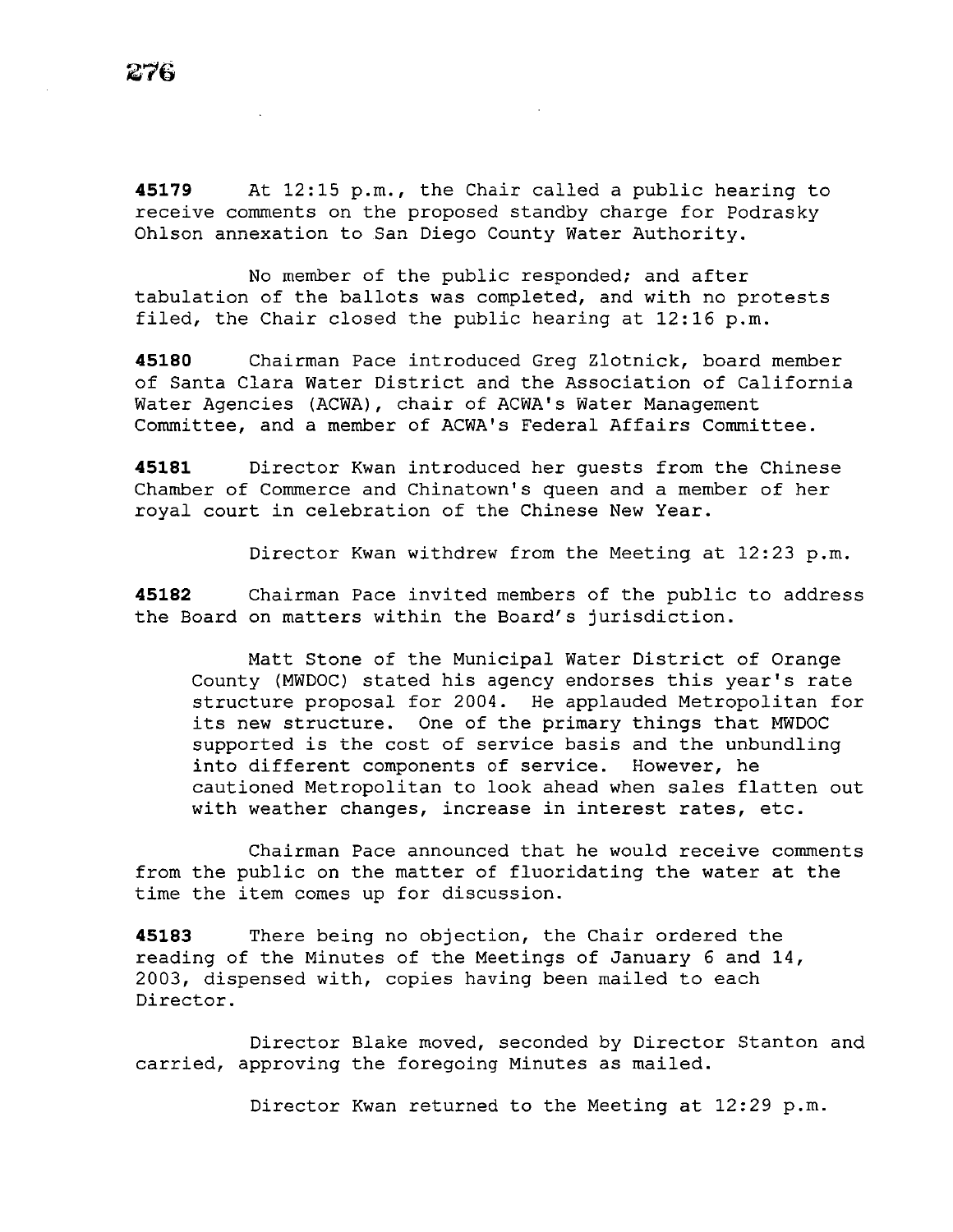**45184** The General Counsel's letter signed February 5, 2003, was presented, transmitting the credentials evidencing the appointment by San Diego County Water Authority of James F. Turner as one of its representatives on Metropolitan's Board for an indefinite term, replacing Harold W. Ball.

General Counsel Kightlinger reported the credentials had been examined and found legally sufficient and that the Oath of Office had been administered to Director Turner.

The Chair ordered the credentials, together with the General Counsel's letter, received and filed.

Following a re-introduction by Chairman Pace, Director Turner took *his* seat as a Director representing San Diego County Water Authority. (Director Turner originally was a Director on Metropolitan's Board from January 11, 1999 to December 31, 2000.)

**45185** The General Counsel's letter signed February 10, 2003, was presented, transmitting the credentials evidencing the reappointment by the city of Los Angeles of Deborah Dentler as one of its representatives on Metropolitan's Board for the term ending December 31, 2006.

General Counsel Kightlinger reported the credentials had been examined and found legally sufficient and that the Oath of Office had been administered to Director Dentler.

The Chair ordered the credentials, together with the General Counsel's letter, received and filed.

**45186** Chairman Pace presented to Director Anthony R. Fellow a *pin* for his ten years of service on Metropolitan's Board, representing Upper San Gabriel Valley Municipal Water District.

**45187** Chairman Pace presented to Director Ted Grandsen a pin for his ten years of service on Metropolitan's Board, representing Calleguas Municipal Water District.

**45188** Chairman Pace presented to Director Glen D. Peterson a pin for *his* ten years of service on Metropolitan's Board, representing Las Virgenes Municipal Water District.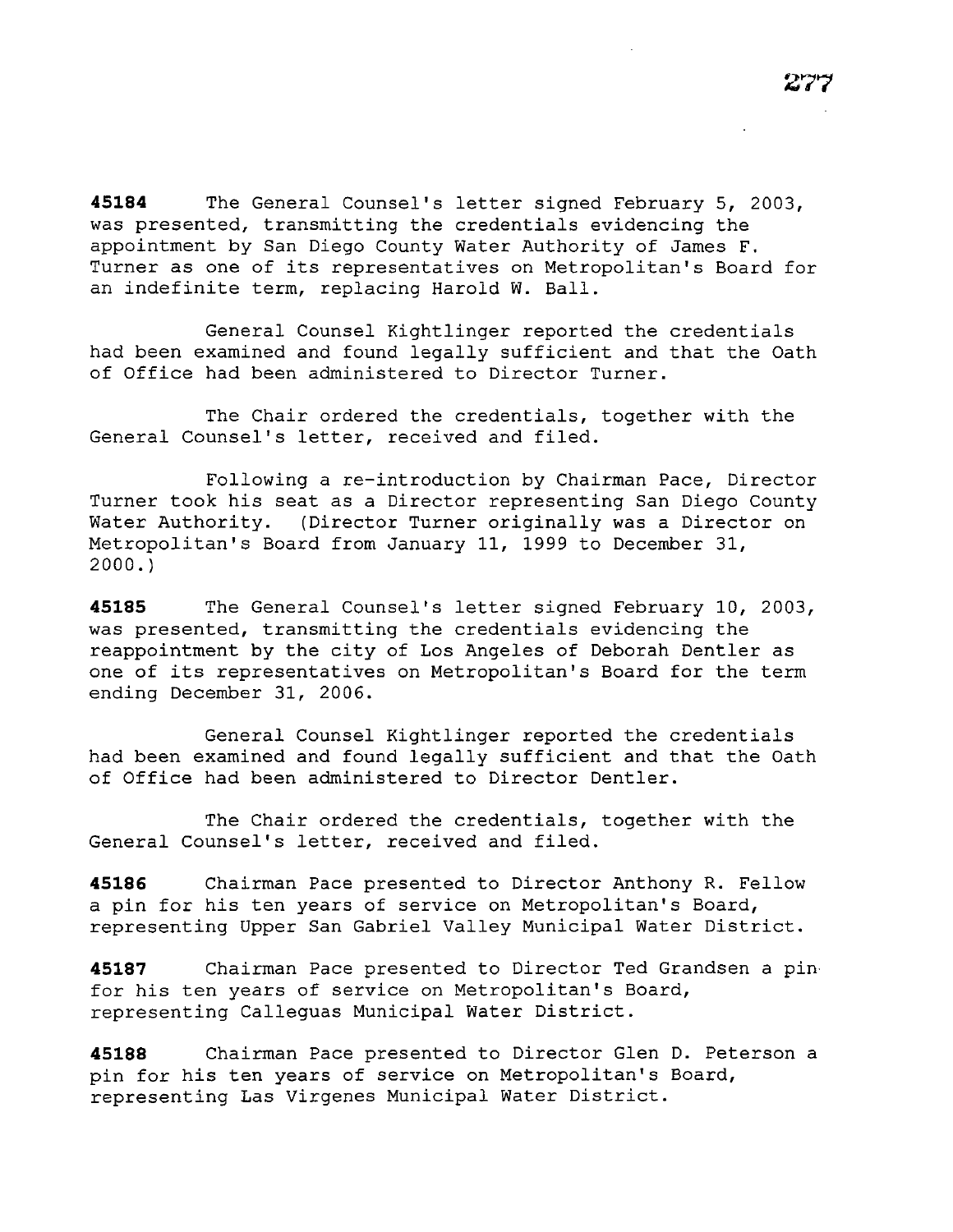**45189** Chairman Pace announced the new committee assignments, as follows:

Director Herman to the Communications, Outreach and Legislation Committee, and off the Legal, Claims and Personnel and Engineering and Operations Committees

Director Brown to the Engineering and Operations Committee, and off the Budget, Finance and Investment Committee

Director Dentler to the Communications, Outreach and Legislation Committee, and off the Engineering and Operations Committee

Director Turner to the Budget, Finance and Investment Committee, Engineering and Operations Committee, and Desalination Subcommittee

Director Blake moved, seconded by Director Edwards and carried, approving the above committee assignments.

**45190** Chairman Pace reported that on January 21 he participated as a panelist before the state Senate Agriculture and Water Resources Committee informal hearing on the Colorado River Quantification Settlement Agreement (QSA), which was a proactive step towards a resolution. The Chair commented on the installation dinner held January 29 for the Chairs and Vice Chairs of the committees, and thanked all the Directors who attended and the many individuals that participated in putting the event together.

**45191** Regarding the Colorado River, Bay-Delta and CALFED matters, and the summary of District activities, Chief Executive Officer Gastelum referred to his Fiscal Year 2002/03 Business Plan - Second Quarter Update, dated February 5, 2003, which was distributed earlier.

Chief Executive Officer Gastelum reported in relation to CALFED, he was waiting to hear if the authorization bill has passed as part of the full appropriations bill. He understood that the language in the bill has been worked out whereby \$30 million for CALFED would be included. The bill also would list requirements for a study on new surface storage, to include Sites Reservoir.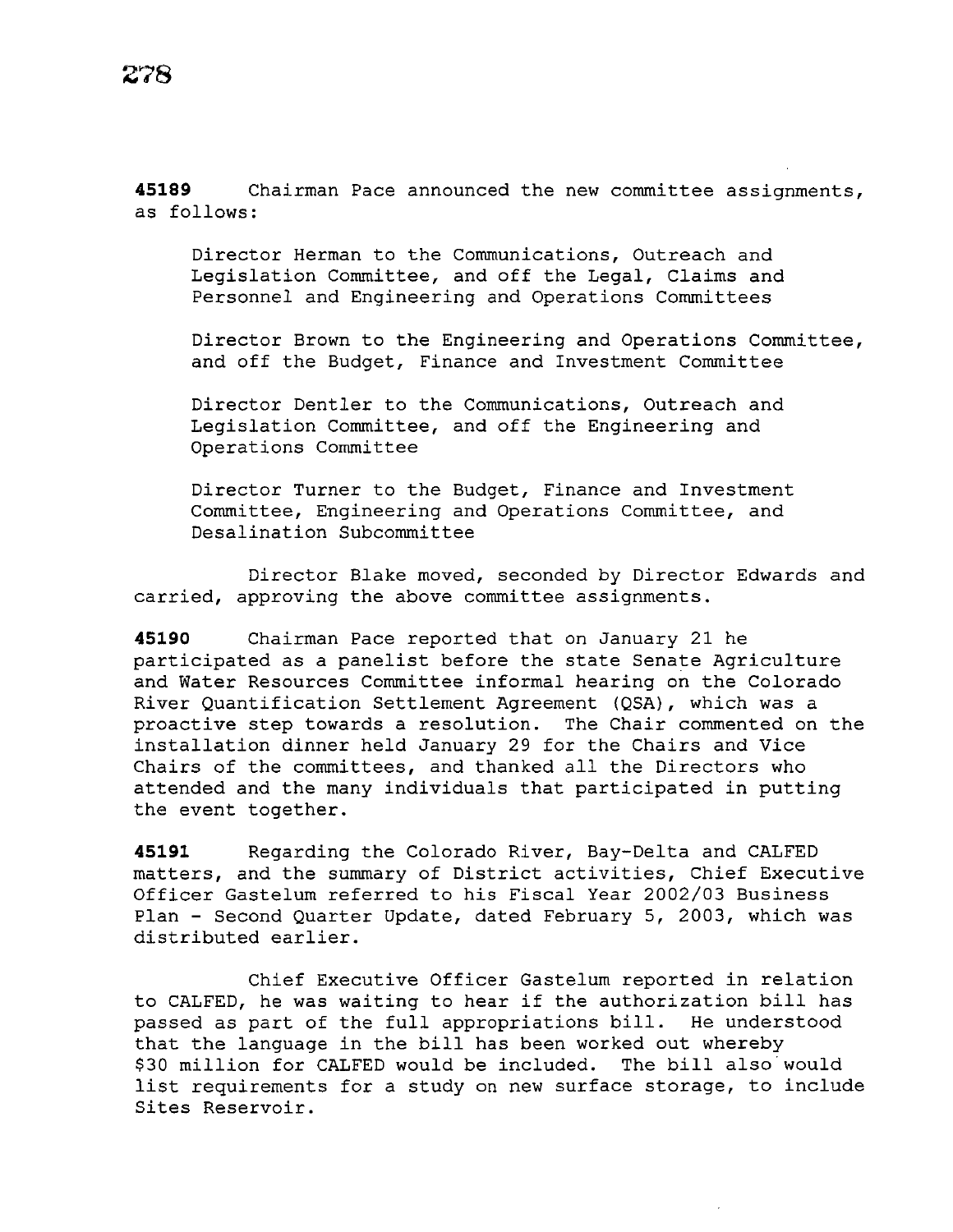**45192** Regarding Legal Department activities, General Counsel Kightlinger referred to his activity report for January, dated January 31, 2003, which was distributed earlier.

In the *Imperial Irrigation District v. United States,*  et *al.* lawsuit, General Counsel Kightlinger reported that IID filed its action on January 27 challenging the Secretary of the Interior's water order for the Colorado River, to get the water back that it lost in part to Metropolitan and Coachella Valley Water District under the water order. Metropolitan has filed a motion to intervene in that case, which will be heard by the court on February 24. IID has also filed a motion for a preliminary injunction, which Metropolitan will oppose. The court will hear that motion on March 18, 2003.

Regarding the Phase 8 settlement process, in January all the necessary parties signed the approval documents and Metropolitan is preparing to dismiss the Phase 8 hearings that would have been before the State Water Resources Control Board. Metropolitan will also move forward on implementing the program, which would include a number of projects to be built to make water available to Metropolitan through the State Water Project.

General Counsel Kightlinger introduced John Schlotterbeck, newly hired Deputy General Counsel.

**45193** General Auditor Riss gave a summary report of the Audit Department's activities for the month of January. He stated four report cards were issued on the following: (1) Windows 2000 Implementation - System Development Life Cycles (SDLC) Review, with a medium current exposure; (2) Enterprisewide Physical and Cyber Security Improvements - Interim Review, with a low current exposure; (3) Supervisory Control and Data Acquisition (SCADA) Upgrade Program - SDLC Review, with a low current exposure; and (4) PeopleSoft 8.3 Upgrade - SDLC Review, with a low current exposure. General Auditor Riss noted that there are no outstanding/delinquent audit responses due from management.

**45194** Ethics Officer Anderson stated she had recently sent out a newsletter to the Board, and that the yearly Statement of Economic Interest forms will be out shortly via electronic format or by hard copy, with a due date of April 1. Ms. Anderson reported she has met with staff from the Office of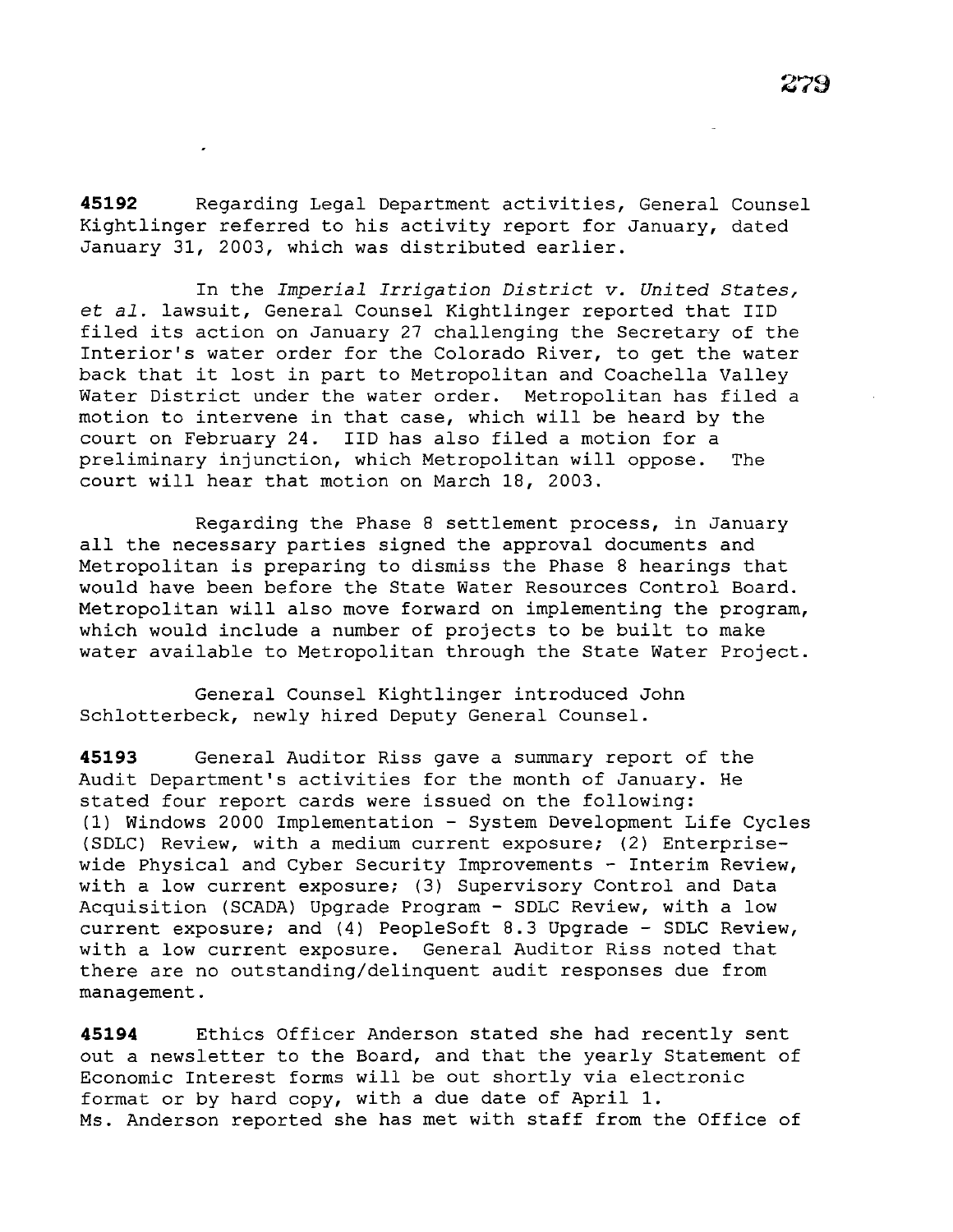the General Counsel, Human Resources and Information Technology sections to design a database for conflict of interest tracking system for employees required to file Statements of Economic Interest.

**45195** The reports of the Standing Committees are as follows:

Chairman Pace reported that at the Executive Committee meeting on January 29, the committee approved Agenda Items 8-12, 8-13, and 8-14. (The Board subsequently withdrew Agenda Item 8-13 at the request of the Audit Subcommittee for further discussion.) The proposed items for February's Board and committee agenda items were discussed and approved. Vice Chairman Foley reported on the activities of the Colorado River Board. Chief Executive Officer Gastelum reported that the Award for Excellence Recipients for fiscal year 2001/02 was completed and that a detailed report would be provided to the Directors. Chief Executive Officer Gastelum gave an update on his testimony before the state Senate Agriculture and Water Committee regarding the failure of the QSA. General Counsel Kightlinger also reported that discussions have taken place with the Governor's office and more meetings have been scheduled regarding the QSA.

Asset, Real Estate and Infrastructure Policy Committee Chair Peterson reported the committee approved Agenda Items 8-5, 8-6, 8-7, and 8-8. Regarding Agenda Item 9-1, to authorize conducting negotiations for the disposition of the Ormond Beach property, the committee recommended Option #2 to leave the land in "as is" condition with the existing year-to-year agricultural lease in place. An inspection trip to the Ormond Beach property is scheduled for February 21. The committee heard reports on the status of the proposed master plan for the Diamond Valley Recreation Area, and the wireless services for the Board and committee rooms. The committee deferred the report on the Real Property Database until next month's meeting.

Budget, Finance and Investment Committee Vice Chairman Blake reported the committee held a public hearing on the proposed water rates for fiscal year 2003/04, to be effective January 1, 2004, and the proposed charges as recommended in the Chief Executive Officer's letter signed December 20, 2002. Two representatives spoke during the public hearing, and those comments will be taken into account when the proposed rates are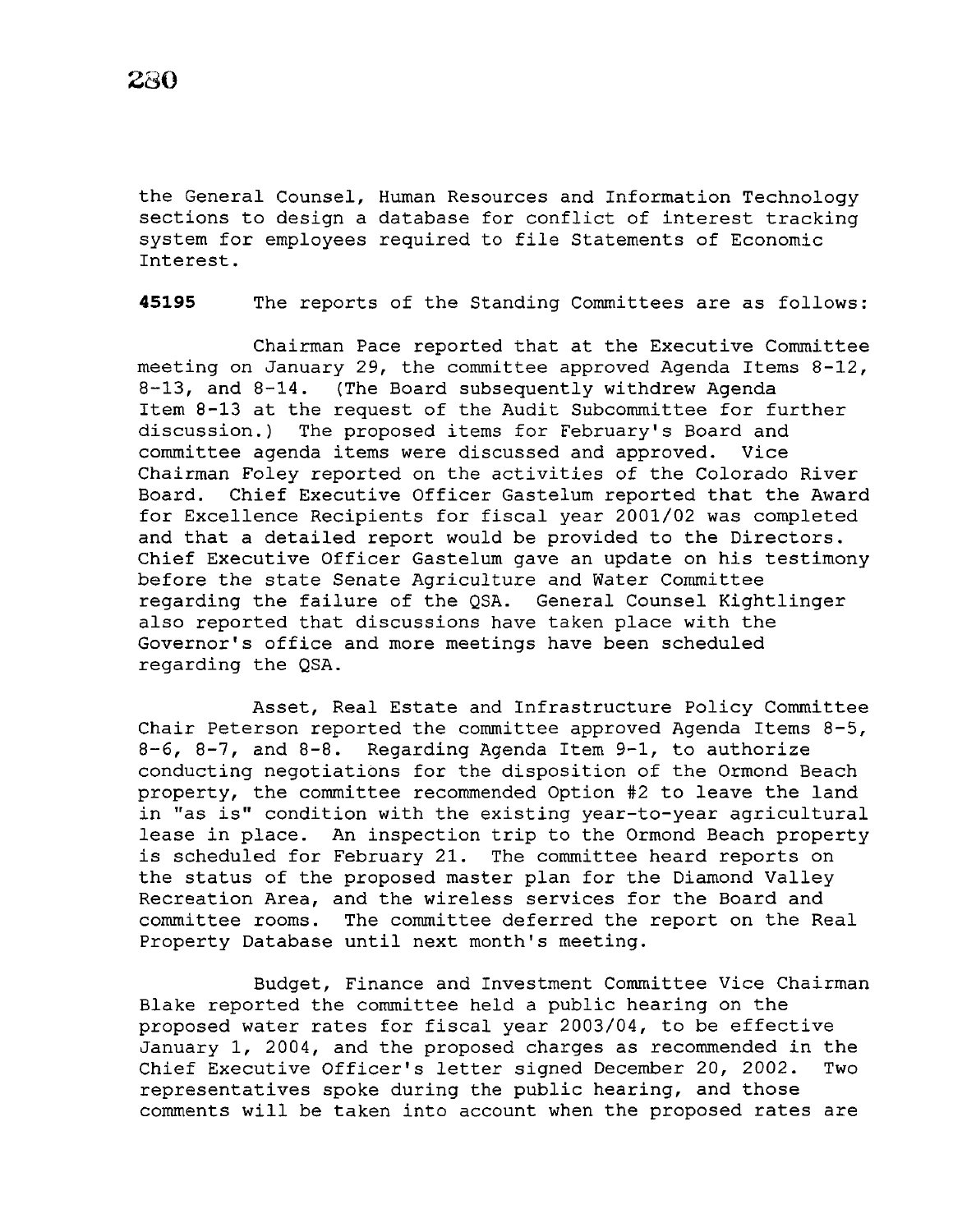considered at the Board Meeting in March. The committee also reviewed the information item pertaining to increased operations and maintenance costs of \$9.8 *million* because of projected increases *in* materials, supplies and utility charges to accommodate higher treated water demands, a higher percentage of State project water delivered throughout Metropolitan's system and unanticipated pumping costs. The committee heard an update on the Long Range Finance Plan and an outstanding presentation on the Chief *Financial* Officer's proposed budget.

Communications, Outreach and Legislation Committee Chairman Loveland reported the committee approved Agenda Item 9-2 with the revised language adopted by the Water Planning, Quality and Resources Committee. Committee Chairman Loveland also reported that Metropolitan hosted a reception last evening to honor the cable station managers who have made *Straight from the* Tap such a success, and that staff testified on perchlorate contamination of the state's groundwater supplies at a joint assembly hearing. The committee heard reports on the following: action plan for securing Proposition 50 funding, the action plan for securing Proposition 50 funding, the legislative activities from Washington and Sacramento, the status of the public outreach program to seek water use efficiencies; and the Community Partnering and Innovative Conservation Program. A brief video clip was shown relating to the QSA.

Director Murray withdrew from the Meeting at 1:05 p.m.

Engineering and Operations Committee Chairman De Jesus reported the committee unanimously approved Agenda Items 8-1, 8-2, 8-3, 8-4, and 9-4. Regarding Agenda Item 9-3, the drinking water fluoridation policy, the committee heard the views expressed by some members of the public; and after *discussion,*  the committee recommended that a *policy* be adopted to fluoridate Metropolitan's five water treatment plants. The committee heard oral reports on system operations and engineering activities.

Legal, Claims and Personnel Committee Vice Chairman Lewis reported the committee discussed Agenda Item 9-5 and approved the recommendation to amend the contract. Committee Vice Chairman Lewis requested that Item 9-5 be added to the Consent Calendar. In closed session, the committee heard reports on *Metropolitan v. Campus Crusade, Imperial Irrigation District v. United States of America,* et *al.,* and the potential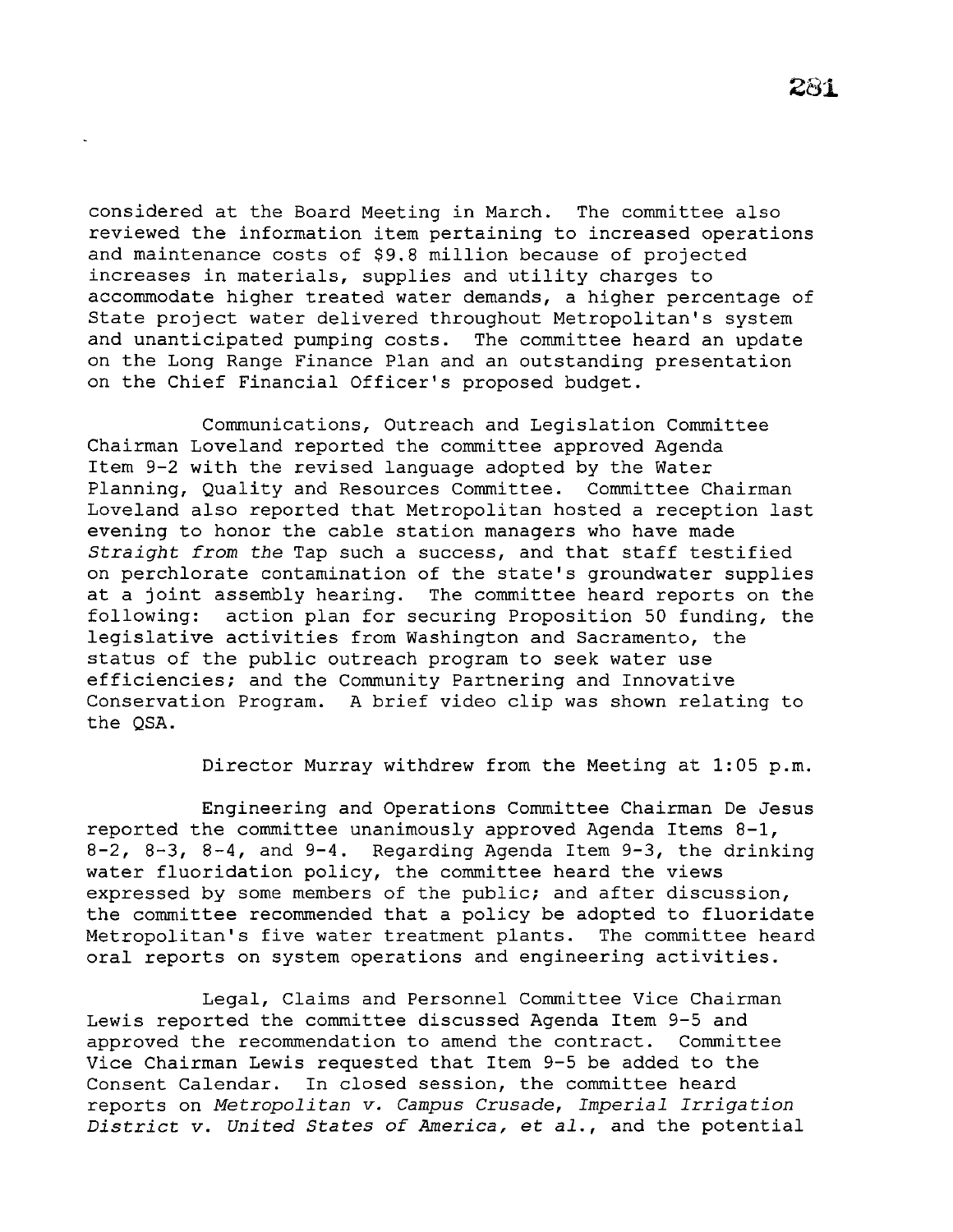recovery of energy costs. No actions were taken on these items. At a joint meeting of the Legal, Claims and Personnel Committee and the Water Planning, Quality and Resources Committee, in closed session the committees heard a report on the Colorado River QSA negotiations, with no action taken.

Water Planning, Quality and Resources Committee Vice Chairman Wright reported the committee unanimously approved Agenda Items 8-9, 8-10, and 8-11. Agenda Item 9-2 was also approved after three detailed items were added to support increased agricultural water use efficiency in the proposed policy principles. The committee requested a report back on annexation policy as it relates to conservation. Reports were given on Bay-Delta and State Water Project matters, the proposed agreement for wheeling Fallbrook Public Utility District water, and the Water Surplus and Drought Management Plan report on initial water supply and demand as of January 17, 2003. The report on overview of unit cost methodology was deferred to a workshop on the Integrated Resources Plan to be held at a later date.

**45196** Audit Subcommittee Chairman Bannister requested that Agenda Item 8-13, amendments to the Administrative Code regarding the Internal Audit Department, be withdrawn from the Board agenda for further consideration at the Audit Subcommittee meeting on February 25, 2003.

Director Coughran moved, seconded by Director Stanton and carried, and the Board approved the Consent Calendar Items, M.I. **45197** through M.I. **45209,** as follows:

**45197** Adopted the California Environmental Quality Act (CEQA) determination for the projects described in the letter signed by the Chief Executive Officer on January 20, 2003, and approved the following:

a. Appropriated \$3,958,000 in budgeted and non-budgeted Capital Investment Plan funds (Appropriation No. 15380, No. 2, for \$920,000; and Appropriation No. 15363, No. 3, for \$3,038,000, all from the Construction Funds).

b. Authorized all work up to award of competitively bid contract for the Chemical Storage Tank Farm Extension.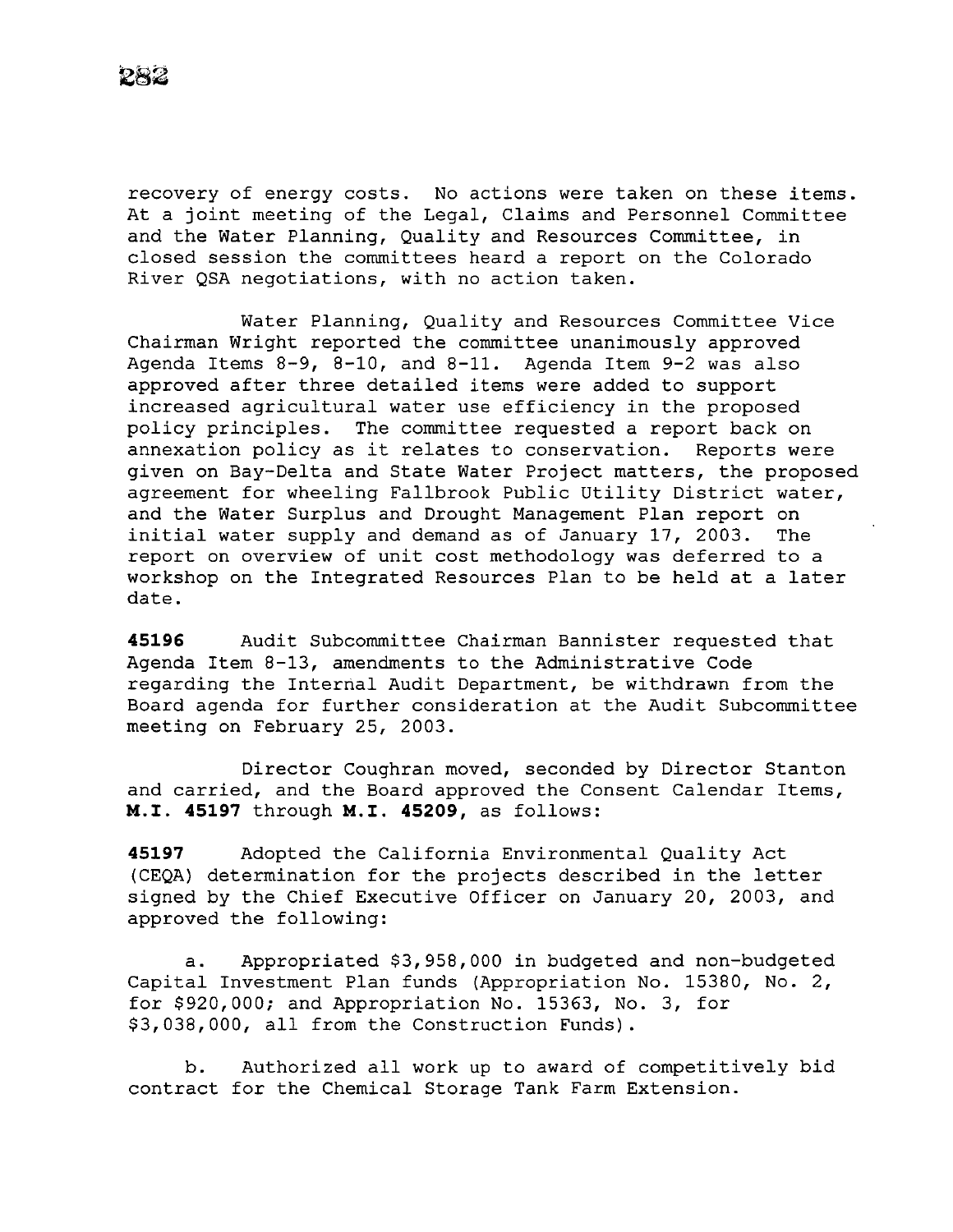c. Authorized all work for the Washwater Return Pumps Replacement project and the Solids Transfer and Dewatering Infrastructure project.

**45198** Adopted the CEQA determination and (a) appropriated \$1.1 million (Appropriation No. 15405 from the Construction Funds); (b) authorized design necessary for the relocation of two miles of the Santa Monica Feeder; and (c) authorized negotiations for an agreement with the city of Los Angeles regarding construction, all in accord with the provisions contained in the letter signed by the Chief Executive Officer on January 22, 2003, and in form approved by the General Counsel.

**45199** Adopted the CEQA determination and (a) appropriated \$1,935,000 in budgeted CIP funds (Appropriation No. 15386, No. 2, from the Construction Funds); and (b) awarded a construction contract in the amount of \$1,064,828 to Western Pump, Inc., to perform all work detailed in Specifications No. 1460 for Riverside Region Underground Storage Tank Upgrades, as set forth in the letter signed by the Chief Executive Officer on January 20, 2003.

**45200** Adopted the CEQA determination and authorized payment of \$445,000 for American Water Works Association Research Foundation Voluntary Research Subscription Program for fiscal year 2002/03, as set forth in the letter signed by the Chief Executive Officer on January 22, 2003.

**45201** Adopted the CEQA determination and authorized Appropriation No. 15406 in the amount of \$1.175 million from the Pay-As-You-Go Fund to replace and upgrade Metropolitan's Laboratory Information Management System, as set forth in the letter signed by the Chief Executive Officer on January 20, 2003.

**45202** Adopted the CEQA determination and increased Appropriation No. 15334 (No. 6) by \$990,000 to a total of \$17,385,000 from the Construction Funds to cover Metropolitan's initial share of costs for off-site utility improvements pursuant to an agreement with Eastern Municipal Water District to provide a water system to support development of the Diamond Valley Lake East Recreation Area, as set forth in the revised letter signed by the Chief Executive Officer on February 5, 2003.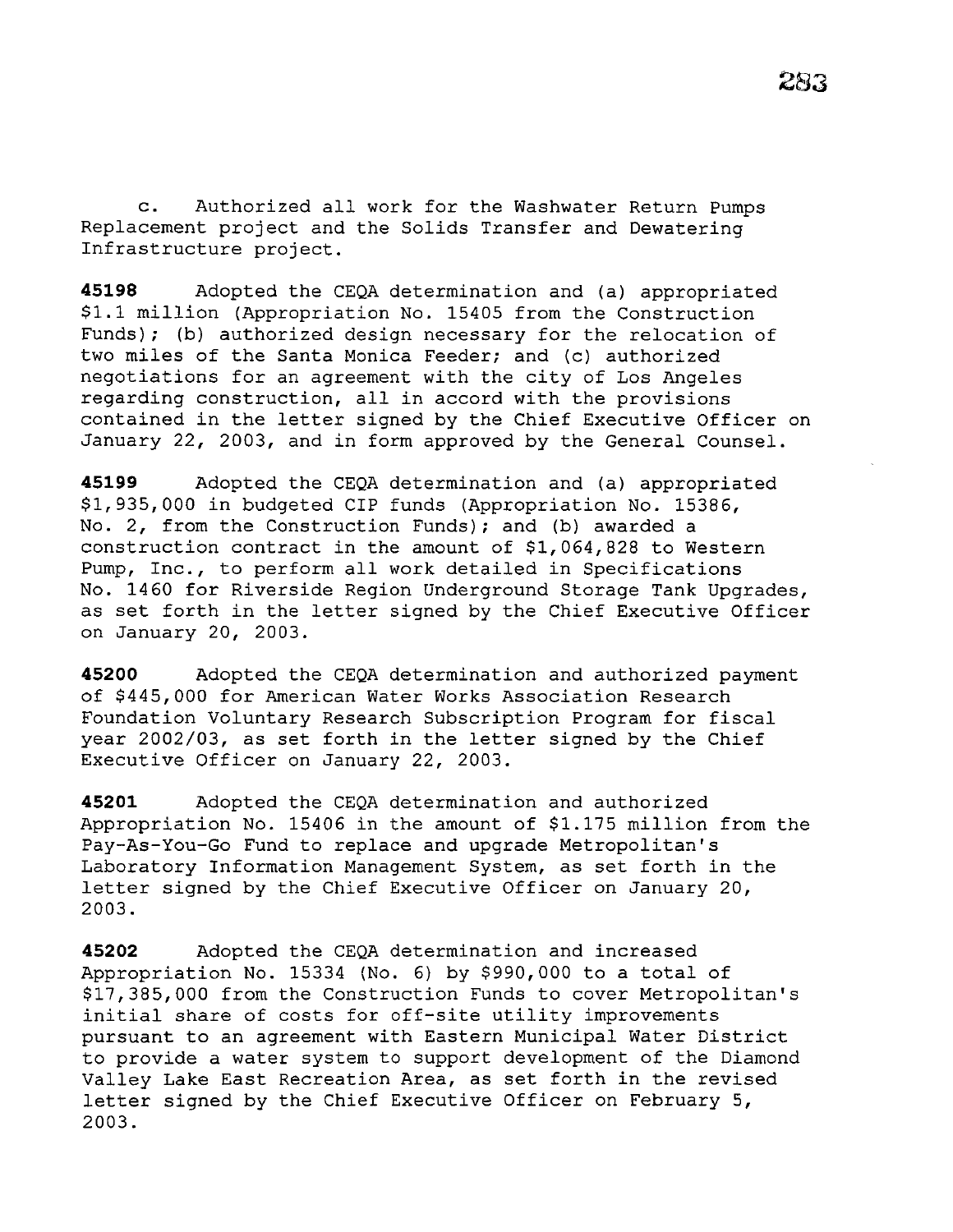Director Record requested to be recorded as abstaining.

**45203** Adopted the CEQA determination and authorized the Chief Executive Officer to enter into an agreement for water exchange and groundwater replenishment required if Western Judgment (San Bernardino and vicinity) groundwater is delivered into Metropolitan's service area, consistent with the letter signed jointly by the Chief Executive Officer and the General Counsel on January 9, 2003, and in a form approved by the General Counsel.

**45204** Adopted the CEQA determination and authorized the Chief Executive Officer (a) to enter into an agreement acceptable to the General Counsel substantially in the form on file with the Executive Secretary for the Chino Basin Groundwater Storage Project with Inland Empire Utilities Agency, Three Valleys Municipal Water District, and the Chino Basin Watermaster; and (b) to modify the Carbon Canyon Reclamation agreement to allow credits under the Local Projects Program to be applied to other areas in the Inland Empire service area; (c) appropriated \$18.5 million for Metropolitan's costs associated with the design and construction of the Chino Basin Groundwater Storage Project; and (d) appropriated \$700,000 for Metropolitan's costs associated with the review, approval of design drawings, and inspection of the refurbished and new replenishment connections, as set forth in the letter signed by the Chief Executive Officer on January 20, 2003.

Directors De Jesus and Troxel requested to be recorded as abstaining.

**45205** Adopted the CEQA determination and authorized the Chief Executive Officer to enter into an agreement consistent with the terms listed in the Program Term Sheet as Attachment 1 to the letter signed by the Chief Executive Officer on January 22, 2003, and in a form acceptable to the General Counsel for the Foothill Area Groundwater Storage Project.

Director Edwards requested to be recorded as abstaining.

**45206** Adopted the CEQA determination and (a) granted conditional approval for Annexation No. 81 concurrently to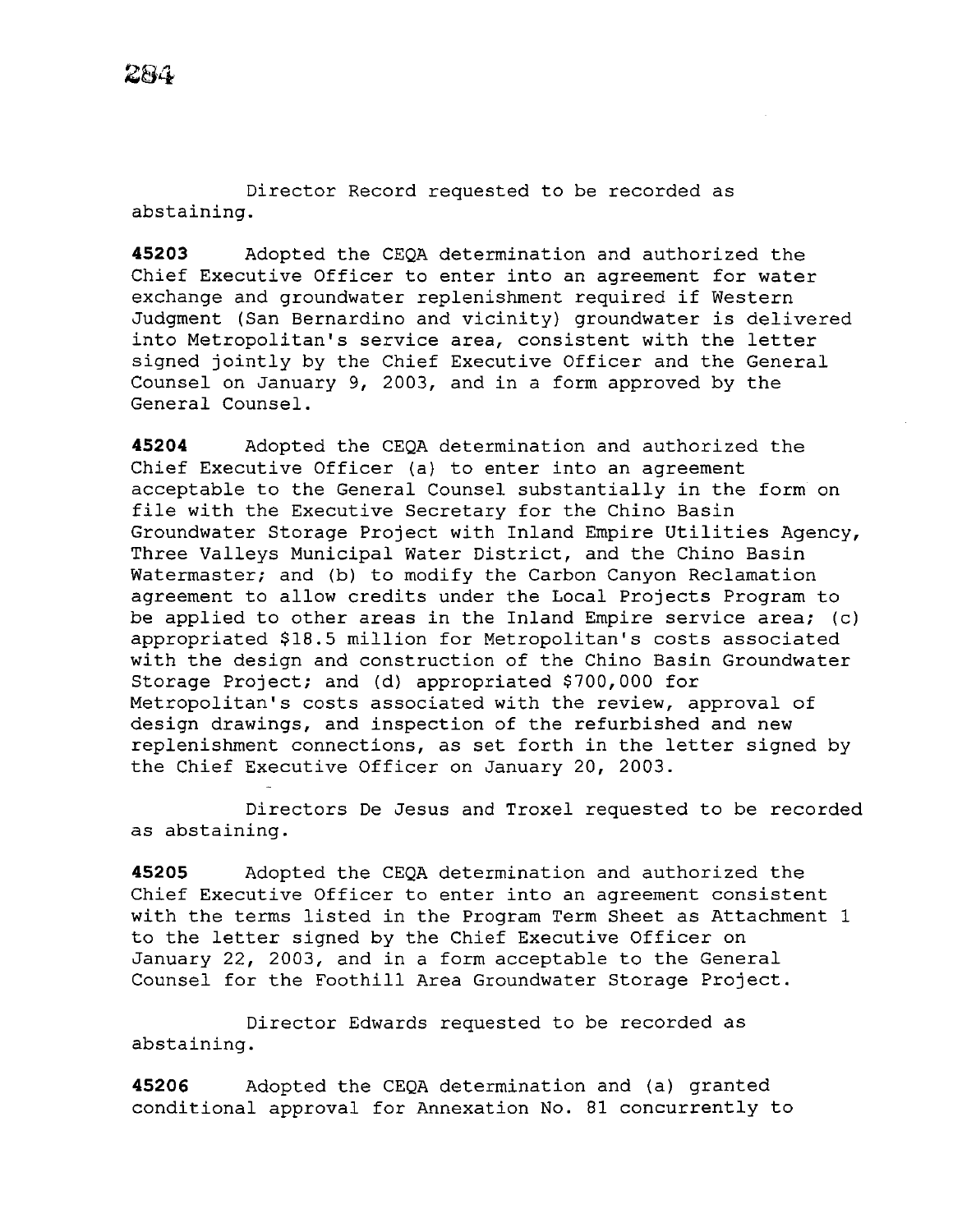Calleguas Municipal Water District and Metropolitan, conditioned upon receipt *in* full of annexation fee of \$15,207 to Metropolitan, if completed by December 31, 2003, or if completed later, at the then current annexation charge rate, and compliance with those terms and conditions fixed upon final request for approval pursuant to Administrative Code Section 3100 et seq.; (b) approved Calleguas' proposed Plan for Implementing Water Use Efficiency Guidelines; and (c) adopted the resolution of intention **(Resolution 8838)** to impose water standby charge within the proposed annexation territory, substantially *in* the form of Attachment 3 to the letter signed by the Chief Executive Officer on January 20, 2003, said Resolution entitled:

# **RESOLUTION OF THE BOARD OF DIRECTORS OF THE METROPOLITAN WATER DISTRICT OF SOUTHERN CALIFORNIA GIVING NOTICE OF INTENTION TO IMPOSE WATER STANDBY CHARGES CONTINGENT UPON ANNEXATION**

Director Grandsen requested to be recorded as abstaining.

**45207** Adopted the CEQA determination and approved the changes to the Administrative Code for changes regarding authority to obtain professional services, as set forth *in*  Attachment 1 to the letter signed by the General Auditor on December 30, 2002.

**45208** Adopted the CEQA determination and all of the proposed water conservation policy principles presented in the letter signed by the Chief Executive Officer on January 20, 2003, with three detailed items added to support increased agricultural water use efficiency in the proposed policy principles as shown in the revised attachment to the Chief Executive Officer's letter, as follows:

## **(7) Support increased agricultural water use efficiency**

- (a) Support studies and actions to improve agricultural water use efficiency
- (b) Support development of irrigation timing strategies to reduce peak demand on water supply systems
- (c) Support implementation of water-use audits for agricultural irrigation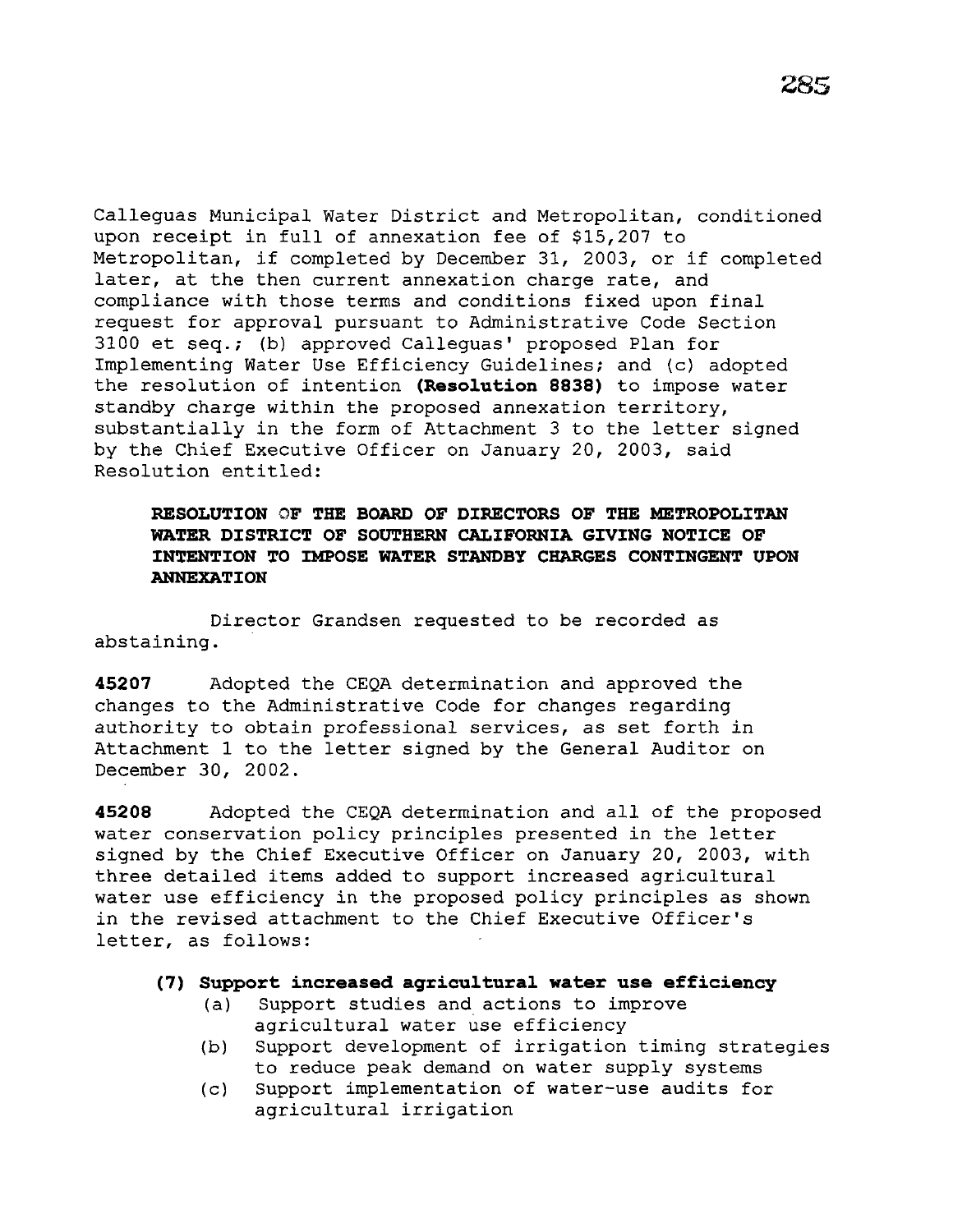**45209** After hearing a report in committee on *Dewayne Cargill*  et *al. v. Metropolitan,* LASC Case No. BC 191881 (consolidated with LASC Case Nos. BC 194444 and BS 052318, the Board adopted the CEQA determination and authorized amendment of contract with Bergman & Dacey to defend Metropolitan in related lawsuits challenging the employment status of temporary workers, as set forth in the confidential letter signed by Assistant General Counsel Bennion for General Counsel Kightlinger on February 3, 2003.

**45210** Regarding the drinking water fluoridation policy, Chairman Pace called upon members of the public who wished to comment on the subject.

Comments in support of Metropolitan fluoridating its water were heard from:

Don Lyman, M.D., California Department of Health Services, Division of Chronic Disease and Injury Ruth Galanter, member, Los Angeles City Council Carol Parker, Los Angeles Dental Coalition for Needy Children Jo Jass, RDH, Orange County Children's Dental Disease Prevention Program Nancy Parsell, RN, BSN, M.Ed., Nurse, Pomona School System Marie Nieto-Grant, Los Angeles County Children Dental Disease Prevention Program Ed Martinez, MPH, executive director, San Ysidro Community Health Center David Nelson, DDS, fluoridation consultant, California Department of Health Services James Haughton, M.D. MPH, medical director, Los Angeles County Health Services Harold Slavkin, DDS, Dean, University of Southern California School of Dentistry Eugene Casagrande, DDS, executive director, Los Angeles Oral Health Foundation Ernest Newbrun, DMD, Ph.D., University of California, San Francisco School of Dentistry Howard Pollick, BDS, MPH, Clinical Professor, University of California, San Francisco School of Dentistry Eugene Sekiguchi, DDS, president-elect, American Dental Association Jeff Album, director, public affairs, Delta Dental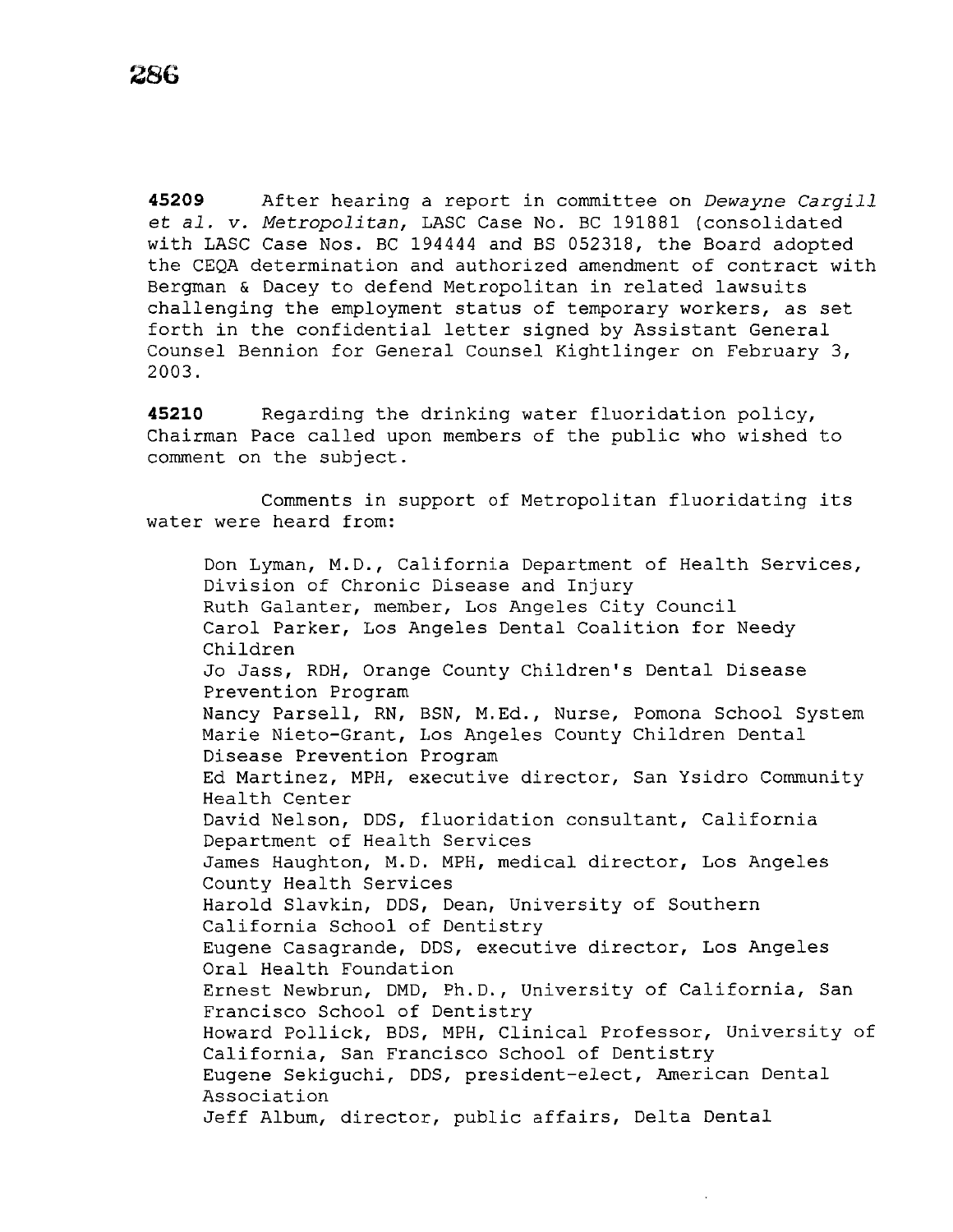Comments against the fluoridation of water were heard from:

Dr. James Rodgers, director, Institute of Governmental Relations Jeff Green, Citizens for Safe Drinking Water

Trudy Hall, member of the board of Mesa Consolidated Water District, requested Metropolitan to delay any fluoridation program until all of its member agencies could consider it.

There was a lengthy discussion on whether Metropolitan should fluoridate its water treatment plants, with Directors giving their views or opinions for or against fluoridation.

Vice Chairman Foley withdrew from the Meeting at 2:25 p.m.

Following further discussion on the pros and cons of fluoridating the water at Metropolitan, Director Brick moved, seconded by Director Fellow, that the Board approve Option #l as recommended by the Engineering and Operations Committee, to adopt the CEQA determination and a policy to fluoridate at Metropolitan's five treatment plants, as set forth in the letter signed by the Chief Executive Officer on January 20, 2003.

Director Mylne then offered a substitute motion, seconded by Director Turner, that the Board approve Option #2, to adopt the CEQA determination and a policy not to fluoridate at Metropolitan's five treatment plants, as set forth in the letter signed by the Chief Executive Officer on January 20, 2003.

The Chair called for a vote on the substitute motion not to fluoridate Metropolitan's five treatment plants.

The following is a record of the vote on the substitute motion:

Ayes: Anaheim (Dir. Stanton, 2,510 votes), Beverly Hills (Dir. Harris, 1,241 votes), Burbank (Dir. Brown, 1,149 votes), Fullerton (Dir. Blake, 891 votes), Inland Empire Utilities Agency (Dir. Troxel, 4,441 votes), Municipal Water District of Orange County (Dir. Bakall, 10,697 votes), San Diego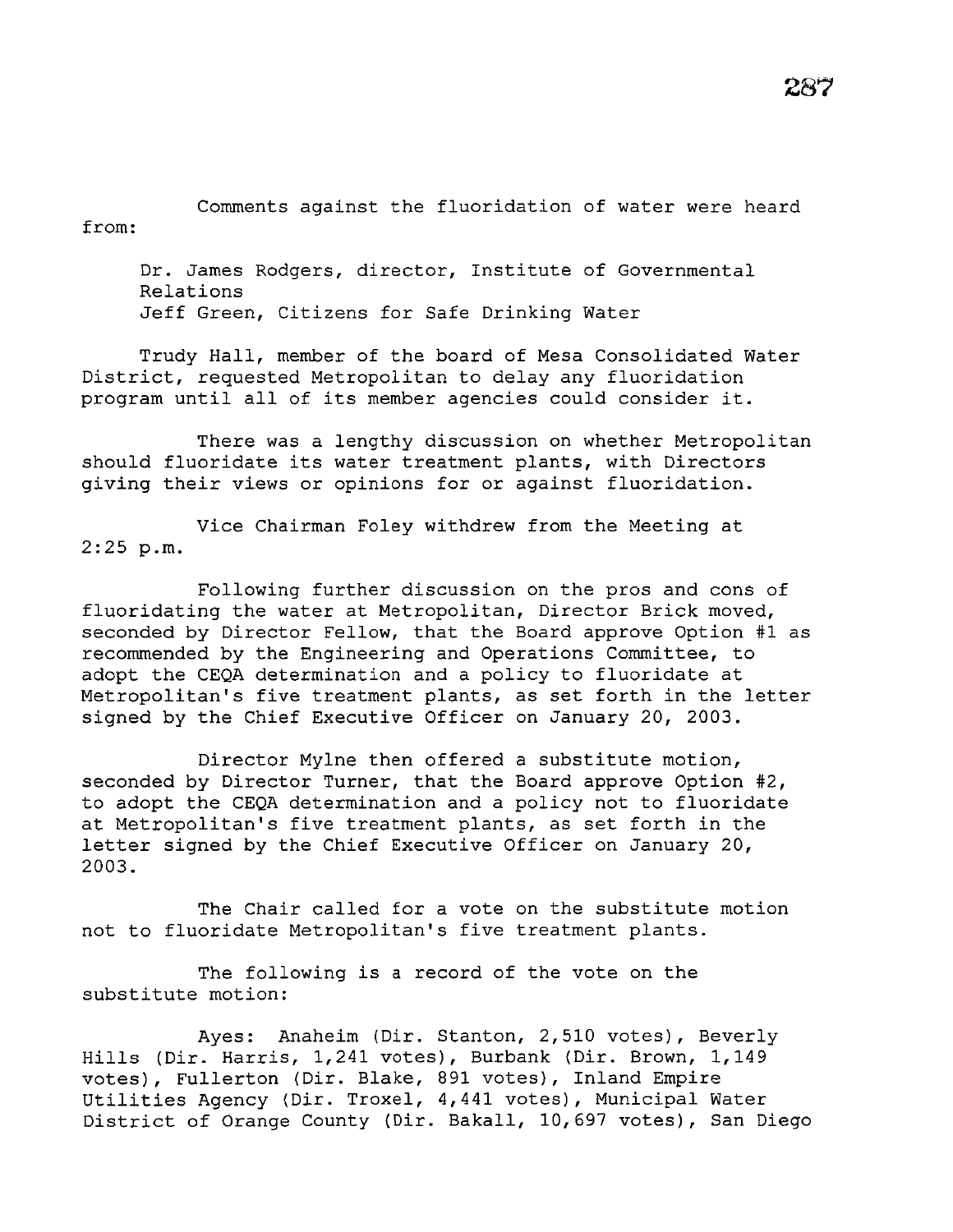County Water Authority (Dir. Turner, 7,190 votes), Santa Ana (Dir. Coughran, 1,376 votes), Three Valleys Municipal Water District (Dir. De Jesus, 3,224 votes), Western Municipal Water District of Riverside County (Dir. Mylne, 4,039 votes). Total 36,758 votes.

Noes: Calleguas Municipal Water District (Dir. Grandsen, 4,993 votes), Central Basin Municipal Water District (No: *Dir.* Pace. Absent: *Dir.* Morse. 7,185 votes), Compton (Dir. Murph, 201 votes), Eastern Municipal Water District (Dir. Record, 2,599 votes), Foothill Municipal Water District (Dir. Edwards. 781 votes), Glendale (Dir. Rez, 1,414 votes), Las Virgenes Municipal Water District (Dir. Peterson, 1,182 votes), Los Angeles (Dirs. Castro, Dentler, Herman, and Luddy, 24,169 votes), Municipal Water District of Orange County (No: Dir. Bannister. Absent: Dirs. Foley and Owen. 10,697 votes), Pasadena (Dir. Brick, 1,173 votes), San Diego County Water Authority (Noes: Dirs. Loveland and Parker. Absent: Dir. Lewis. 14,380 votes), San Fernando (Dir. Mejia, 94 votes), San Marino (Dir. Morris, 266 votes), Santa Monica (Dir. Abdo, 1,454 votes), Torrance (Dir. Wright, 1,475 votes), Upper San Gabriel Valley Municipal Water District (Dir. Fellow, 4,564 votes), West Basin Municipal Water District (Dirs. Kwan and Murray, 8,562 votes). Total 85,189 votes.

Abstains: None.

Absent: Long Beach (Dir. Hansen, 2,152 votes). Total 2,152 votes.

The Chair declared the substitute motion failed by a vote of 36,758 ayes, 85,189 noes, and 2,152 absent.

The Chair then called for a vote on the original motion to fluoridate Metropolitan's five treatment plants.

The following *is* a record of the vote on the original motion:

Ayes: Calleguas Municipal Water District (Dir. Grandsen, 4,993 votes), Central Basin Municipal Water District (No: *Dir.* Pace. Absent: Dir. Morse. 7,185 votes), Compton (Dir. Murph, 201 votes), Eastern Municipal Water District (Dir. Record, 2,599 votes), Foothill Municipal Water District (Dir.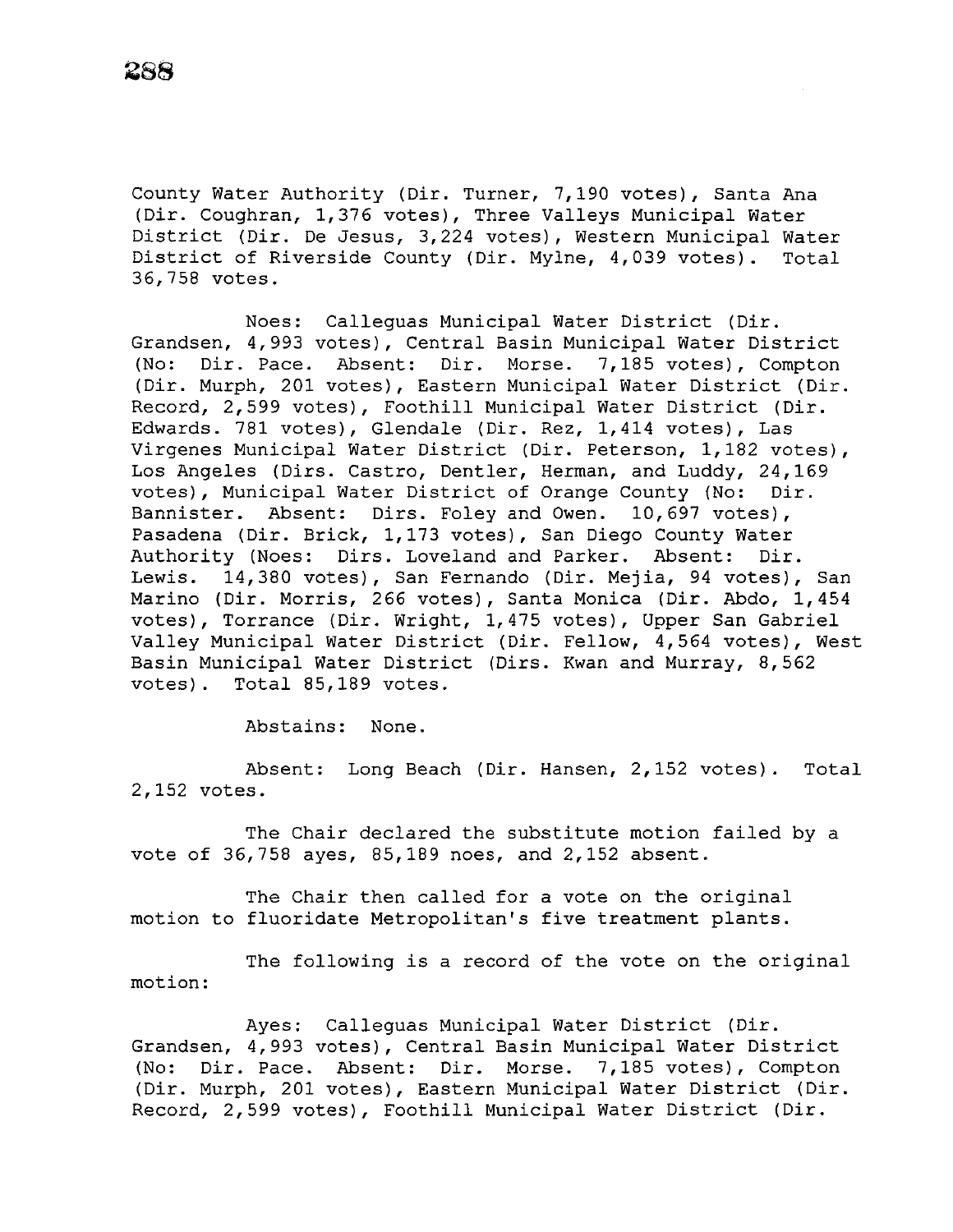Edwards. 781 votes), Las Virgenes Municipal Water District (Dir. Peterson, 1,182 votes), Los Angeles (Dirs. Castro, Dentler, Herman, and Luddy, 24,169 votes), Municipal Water District of Orange County (Dir. Bakall, 10,697 votes), Pasadena (Dir. Brick, 1,173 votes), San Diego County Water Authority (Ayes: Dirs. Loveland and Parker. Absent: Dir. Lewis. 14,380 votes), San Fernando (Dir. Mejia, 94 votes), San Marino (Dir. Morris, 266 votes), Santa Monica (Dir. Abdo, 1,454 votes), Torrance (Dir. Wright, 1,475 votes), Upper San Gabriel Valley Municipal Water District (Dir. Fellow, 4,564 votes), West Basin Municipal Water District (Dir. Kwan, 4,281 votes). Total 79,494 votes.

Noes: Anaheim (Dir. Stanton, 2,510 votes), Beverly Hills (Dir. Harris, 1,241 votes), Burbank (Dir. Brown, 1,149 votes), Fullerton (Dir. Blake, 891 votes), Inland Empire Utilities Agency (Dir. Troxel, 4,441 votes), Municipal Water District of Orange County (No: Dir. Bannister. Absent: Dirs. Foley and Owen. 10,697 votes), San Diego County Water Authority (Dir. Turner, 7,190 votes), Santa Ana (Dir. Coughran, 1,376 votes), Three Valleys Municipal Water District (Dir. De Jesus, 3,224 votes), West Basin Municipal Water District (Dir. Murray, 4,281 votes), Western Municipal Water District of Riverside County (Dir. Mylne, 4,039 votes). Total 41,039 votes.

Abstains: Glendale (Dir. Rez, 1,414 votes). Total 1,414 votes.

Absent: Long Beach (Dir. Hansen, 2,152 votes). Total 2,152 votes.

The Chair declared the original motion passed by a vote of 79,494 ayes, 41,039 noes, 1,414 abstains, and 2,152 absent.

Director Coughran withdrew from the Meeting at 2:48 p.m.

Director Abdo withdrew from the Meeting at 2:50 p.m.

**45211** Regarding Agenda Items 8-7 and 8-8, Director Loveland commented that program estimates for the East Marina and for the East Recreation Area had changed since October 2002. Director Loveland reiterated that these budget estimates should not change until such time as the Board gets a clear understanding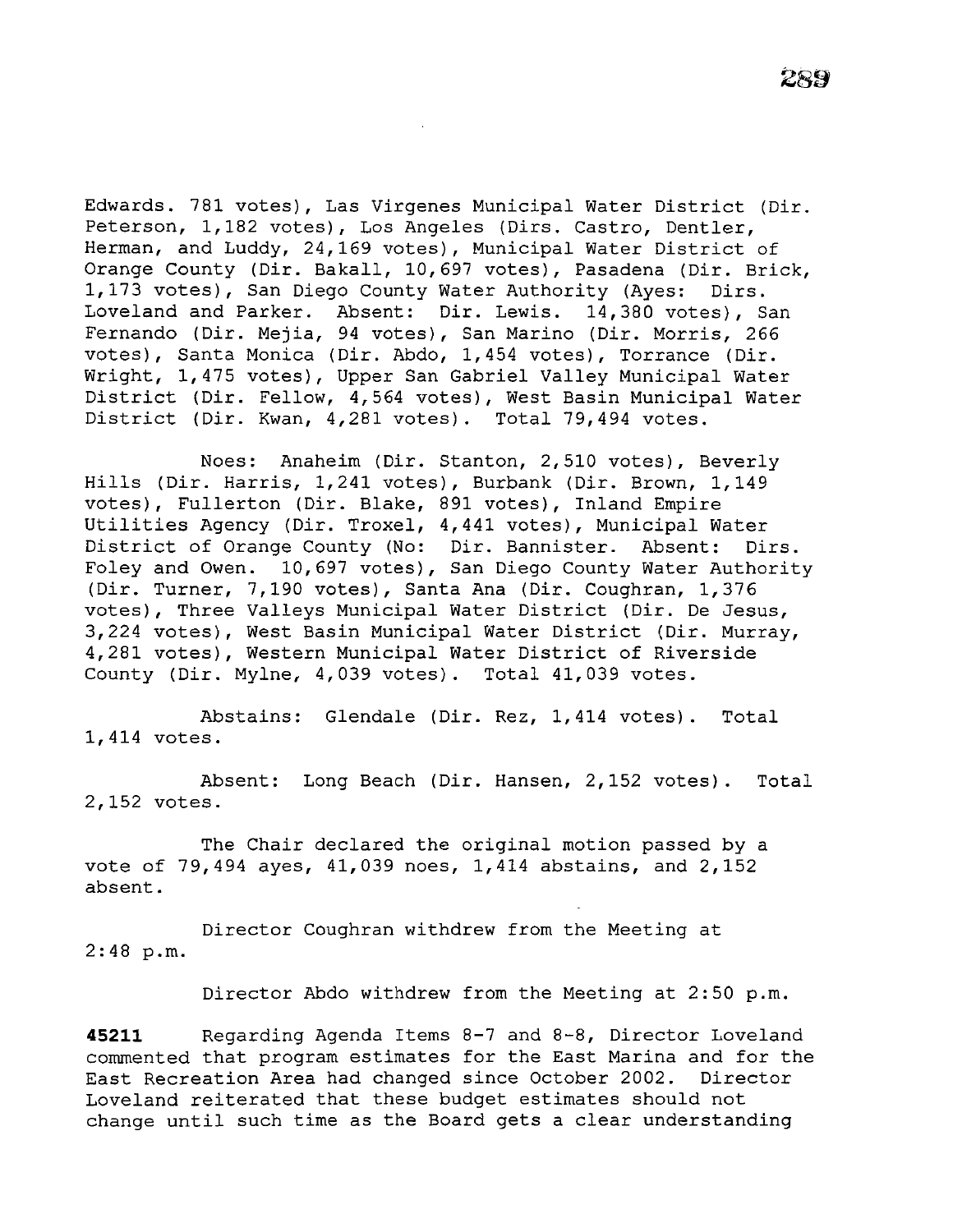of what the master plan is for Diamond Valley Lake, and then the Board will make an educated and considered decision on the total budget for these projects.

Chief Executive Officer Gastelum replied that when the \$58 million figure was developed it was solely for the infrastructure on the East side and did not include the marina project. In referencing the \$22 million on the East Marina budget, that was the amount that had been applied for from the State but was not necessarily what it would cost. At the time State but was not necessarily what it would cost. there were no specific plans to evaluate. Mr. Gastelum concurred that with the completion of a master plan, staff would be better able to estimate the cost for the rest of the facilities and including Phase II of the East Marina. With respect to the infrastructure on the East Recreation Area, the \$58 million is workable, and the Chief Executive Officer concurred with the recommendation of Director Loveland.

Director Loveland therefore moved, seconded by Director Bannister and carried, and the Board adopted the CEQA determination and (a) increased Appropriation 15334 (No. 7) by \$548,000 to a total of \$17.933 million; and (b) awarded a construction contract to L. D. Anderson, Inc., in an amount not to exceed \$227,950, for the site grading of the Southern California Water Education Center and Western Center for Archeology and Paleontology for the Diamond Valley East Recreation Program, as set forth in the letter signed by the Chief Executive Officer on January 28, 2003, with a corrected Attachment 1.

**45212** Director Loveland moved, seconded by Director Bannister and carried, and the Board adopted the CEQA determination and authorized (a) an increase in Appropriation 15401 (No. 2) of \$1.034 million; (b) the acquisition of limited items related to sanitary facilities in excess of \$250,000 from vendors selected in accordance with established purchasing policies and procedures, not to exceed a total of \$470,000; and (c) all work in advance of award of a construction contract for Phase I of the Diamond Valley East Marina, as set forth in the letter signed by the Chief Executive Officer on January 28, 2003, with a corrected Attachment 4.

**45213** Regarding the Ormond Beach property, Director Bakall moved, seconded by Director Stanton, that the Board approve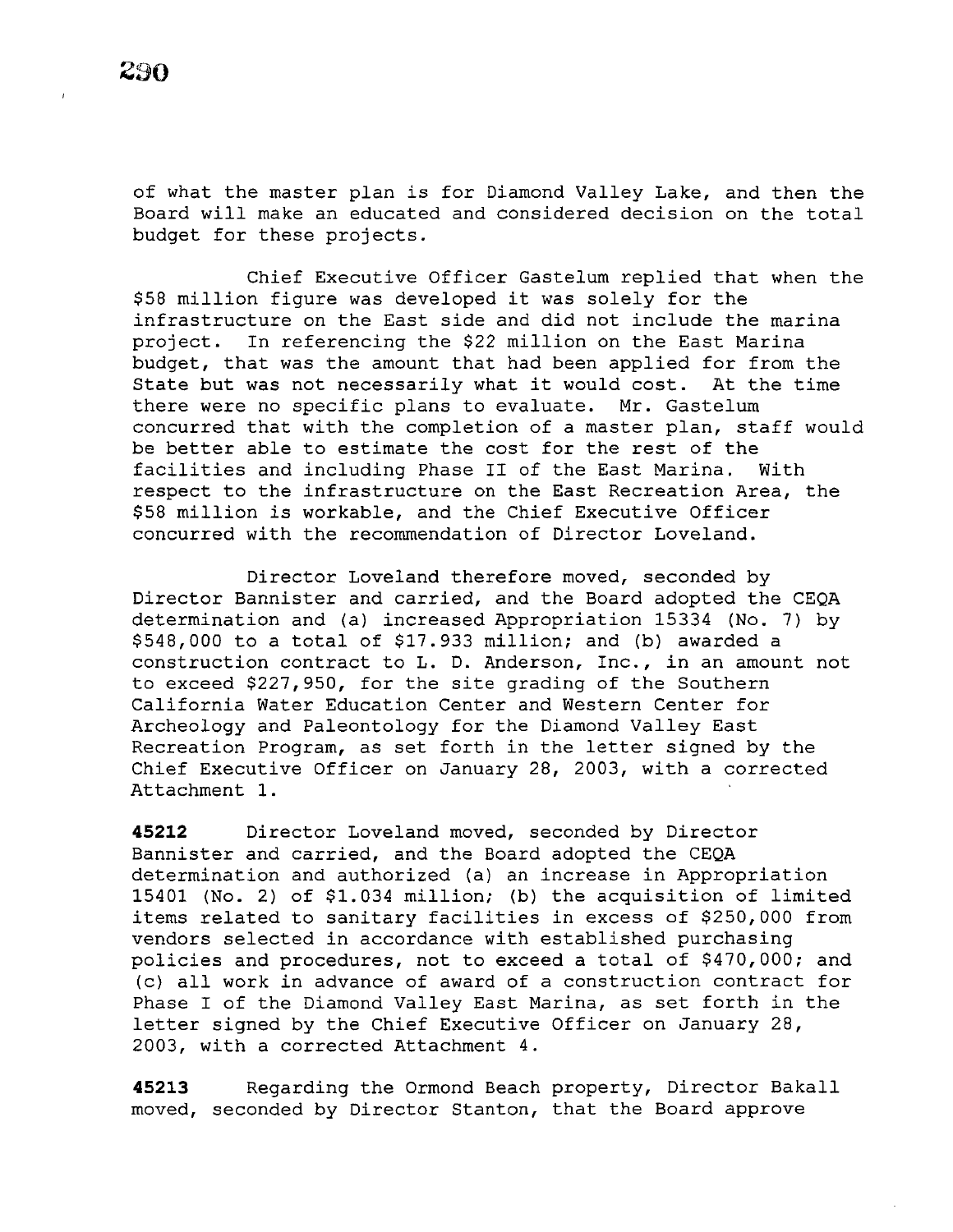Option #2, to leave the land *in* "as *is"* condition with the existing year-to-year agricultural revenue ground lease, as set forth *in* the letter signed by the Chief Executive Officer on January 22, 2003.

Because of some uncertainty on how to proceed with the property, Director Peterson moved, seconded by Director Stanton and carried, that *this* item be tabled until after an inspection trip to Ormond Beach on February 21, 2003.

**45214** Director Blake moved, seconded by Director Record and carried, that the Board adopt the CEQA determination and authorize entering *into* an agreement with Pinkerton, Inc., to provide security guard services for an amount not to exceed \$15.2 million, as set forth *in* the letter signed by the Chief Executive Officer on January 24, 2003.

Vice Chairman Luddy requested to be recorded as voting no.

**45215** Chairman Pace announced no *action* was taken on Agenda Item 9-6, the trial of Inland Feeder Pipeline eminent domain action, *The Metropolitan Water District of Southern California v. Campus* Crusade *for Christ, Inc.,* San Bernardino Superior Court Case No. SCV35498.

**45216** Chairman Pace announced no action was taken on Agenda Item 9-7, the oral report on the Colorado River QSA negotiations.

**45217** The following communications were submitted to the Board for information:

- a. Status report for the Inland Feeder Program for activities through December 2002, signed by the Chief Executive Officer on January 20, 2003.
- b. Report on Increased operations and maintenance costs of \$9.8 million because of projected increases *in*  material, supplies and utility charges to accommodate higher treated water demands, a higher percentage of State project water delivered throughout Metropolitan's system and unanticipated pumping costs,